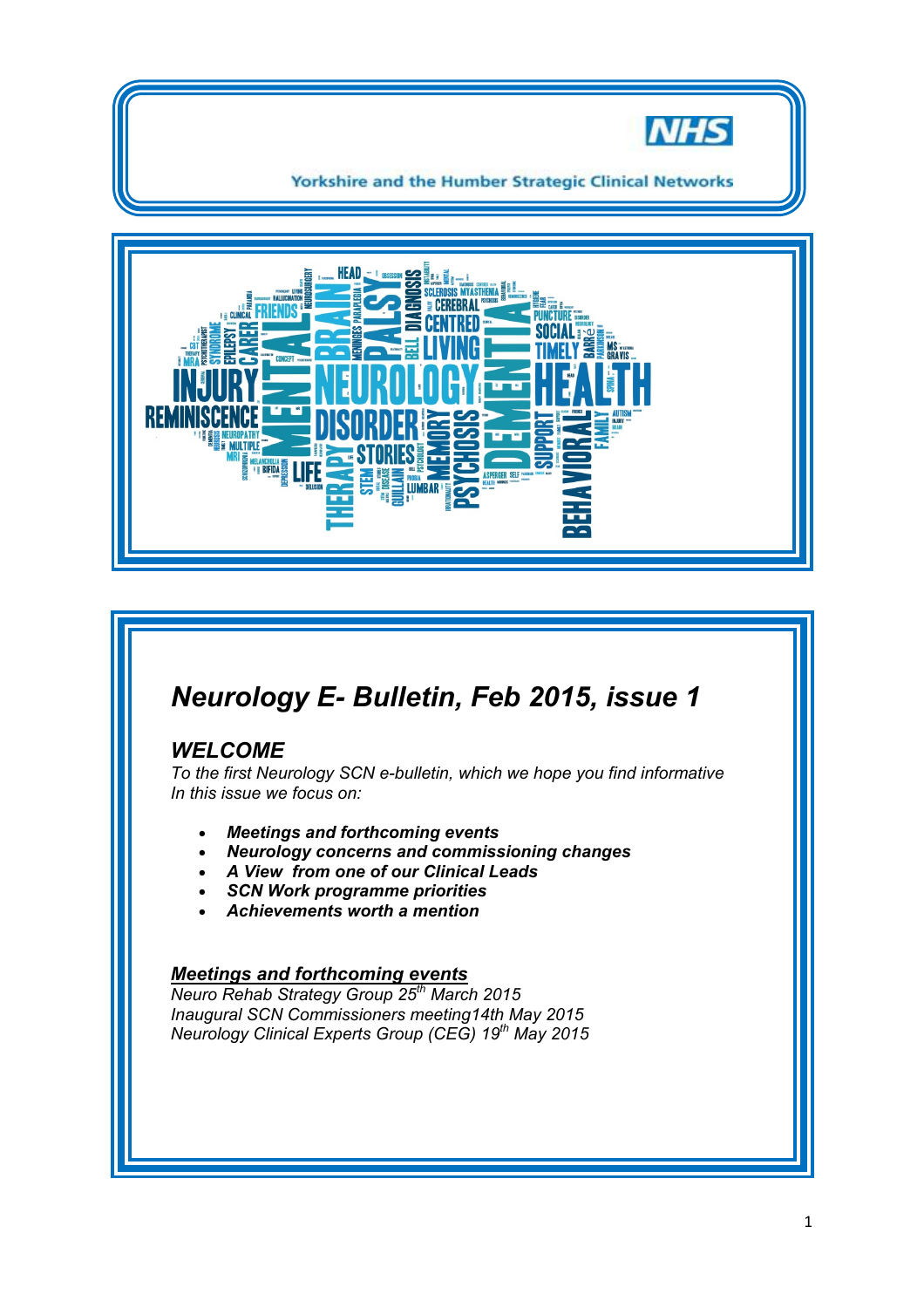#### *Neurology concerns and commissioning changes*

*From April 2015 CCGs will take on more funding responsibility for some neurology services that are currently funded through NHS England's specialised services. The biggest impact will be across outpatient neurology services at the three specialised centres (Leeds, Hull & Sheffield) All GP to Consultant referrals will become the responsibility of the CCG, NHSE will fund any onward outpatient referral from consultant to consultant at these locations.* 

*It is anticipated that outpatient referrals for specialist headache clinics will prove the biggest challenge in terms of costs for CCGs. Despite the fact that the majority of headache cases can be managed in primary care, headache accounts for 33% of all new referrals into neurology (Migraine Trust 2014) This not only demonstrates a waste in terms of monitory value for CCGs it also places a significant demand on limited neurology resources that could be utilised more effectively and impacts on the patients in terms of travel costs and time away from work.* 

*Generally headache conditions fall into two categories:* 

- *Primary migraine and tension or cluster type headaches*
- *Secondary- headache following a head or neck injury or resulting from an underlying illness such as a vascular disorder or brain tumour.*

*Patients with a primary headache disorders can and should be diagnosed and managed in primary care. The rates of misdiagnosis, mismanagement and inappropriate referrals add to the delays in effectively treating patients and can increase the risk of sufferers developing associated problems such as anxiety and depression.* 

*Another area for concern is the management of Epilepsy* 

*Around five in every 100 people will have an epileptic seizure at some time in their life, of these around four will develop epilepsy (Epilepsy Action 2013) An estimated 114,080 have been wrongly diagnosed as having epilepsy, the cost of misdiagnosis is around £221 Million each year (Epilepsy Action 2013).* 

*The BMJ recently reported that approximately 1.16 per 1000 people with epilepsy die suddenly each year, In 2013 there were 680 deaths from epilepsy among people aged under 75 (973 deaths at all ages) in England and Wales. Sudden death in epilepsy peaks in young adults, particularly men, so a 20 year old with epilepsy has a greater than 1% risk of dying before he reaches 30, before adding other known risks for sudden death (BMJ 2015)* 

*So what does this mean for commissioning? The Neurology Alliance indicates the following key points in their newly published report "The Invisible Patients"* 

*Only 14.7% of CCGs have assessed local costs relating to the*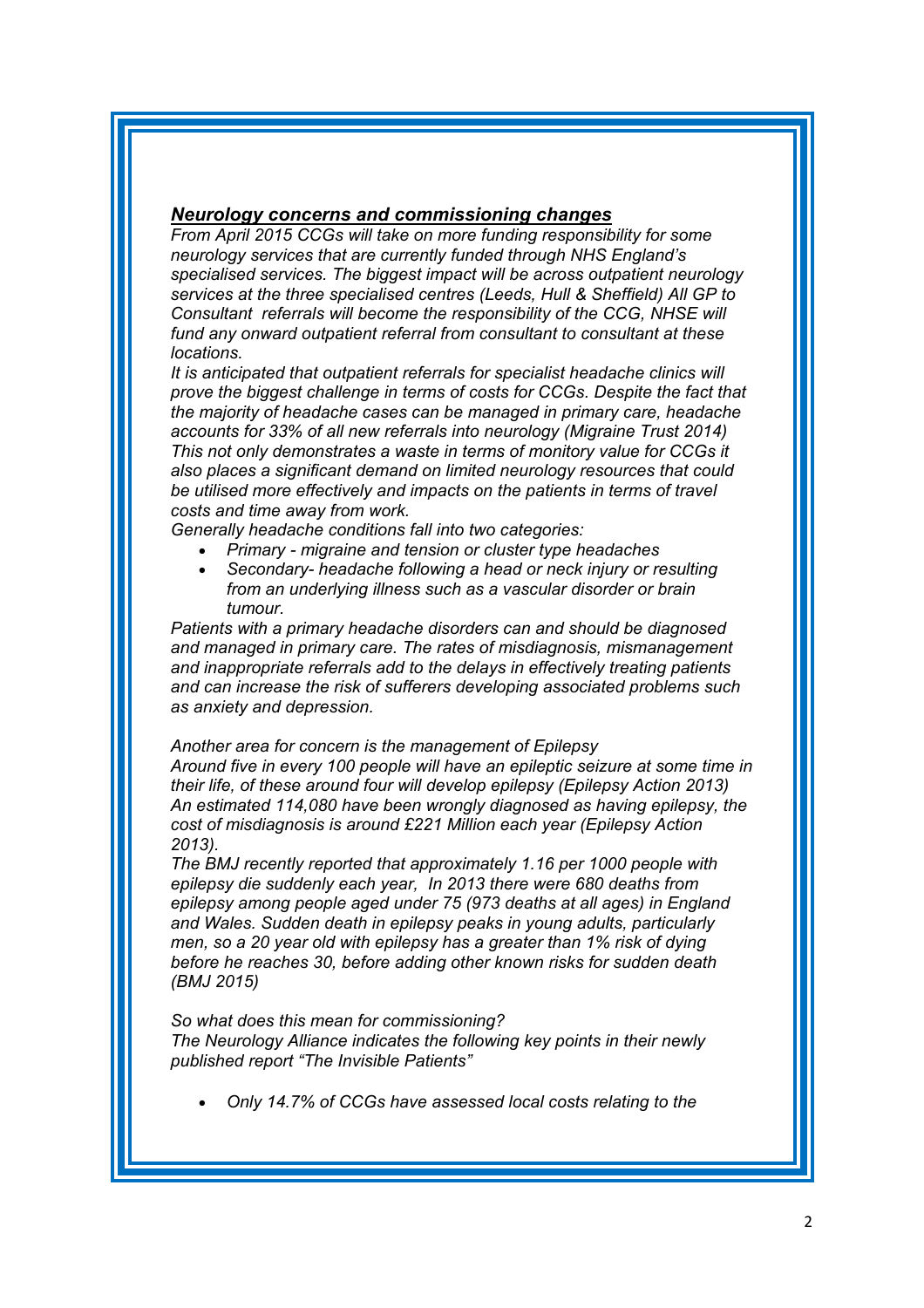*provision of neurology services* 

- *Only 20.4% and 26.2% of CCGs respectively have assessed the number of people using neurological services and the prevalence of neurological conditions within their area*
- *Only 33% of CCGs obtain vital feedback from patients in regards to the neurological services they commission*
- *These issues have a significant impact on patients' care, with 58.1% of patients having experienced problems in accessing the services or treatment they need.*



# **A View from one of our Clinical Lead Dr Helen Ford – Consultant Neurologist from Leeds Teaching Hospital**

The Yorkshire and Humber SCN for acute and chronic neurological conditions has established workstreams in the three national priority areas of headache, epilepsy and neuro-rehabilitation. We have an engaged and committed Clinical Expert Group with Lead Clinicians from all of the neurology providers in the region. The neurologists in the CEG

have provided invaluable advice about the local context of their neurology services and their own areas of expertise. We have reviewed the first national datasets for neurology which include general outpatient activity data and more detailed data on parts of the epilepsy and headache pathways. Using this preliminary data we have been able to identify local areas of concern related to data collection. The Y&H SCN team are leading a pilot study of the assessment and management of acute headache in the Emergency Department. We plan to scope the current services for headache in the region. We are working with the national team, the West Yorkshire Commissioners and the voluntary sector to improve epilepsy services.

An area of focused work for the Yorkshire and Humber SCN has been reviewing services and developing a comprehensive pathway for people with neuromuscular diseases. These rare conditions are complex and require the input of multiple services. The Champions for this work have been Dr Mark Busby, Bradford, and Dr Chris Mc Dermott, Sheffield.

2014 was an exciting year for people with MS with three new licensed and NICE approved disease-modifying treatments for relapsing remitting MS. The SCN convened a meeting of the MS Specialist leads from our regional prescribing centres with the support of NHSE Specialised Commissioning to discuss the new developments. The treatment pathway for MS is now more complex and we were able to reach consensus on how the new drugs fit in to the patient pathway.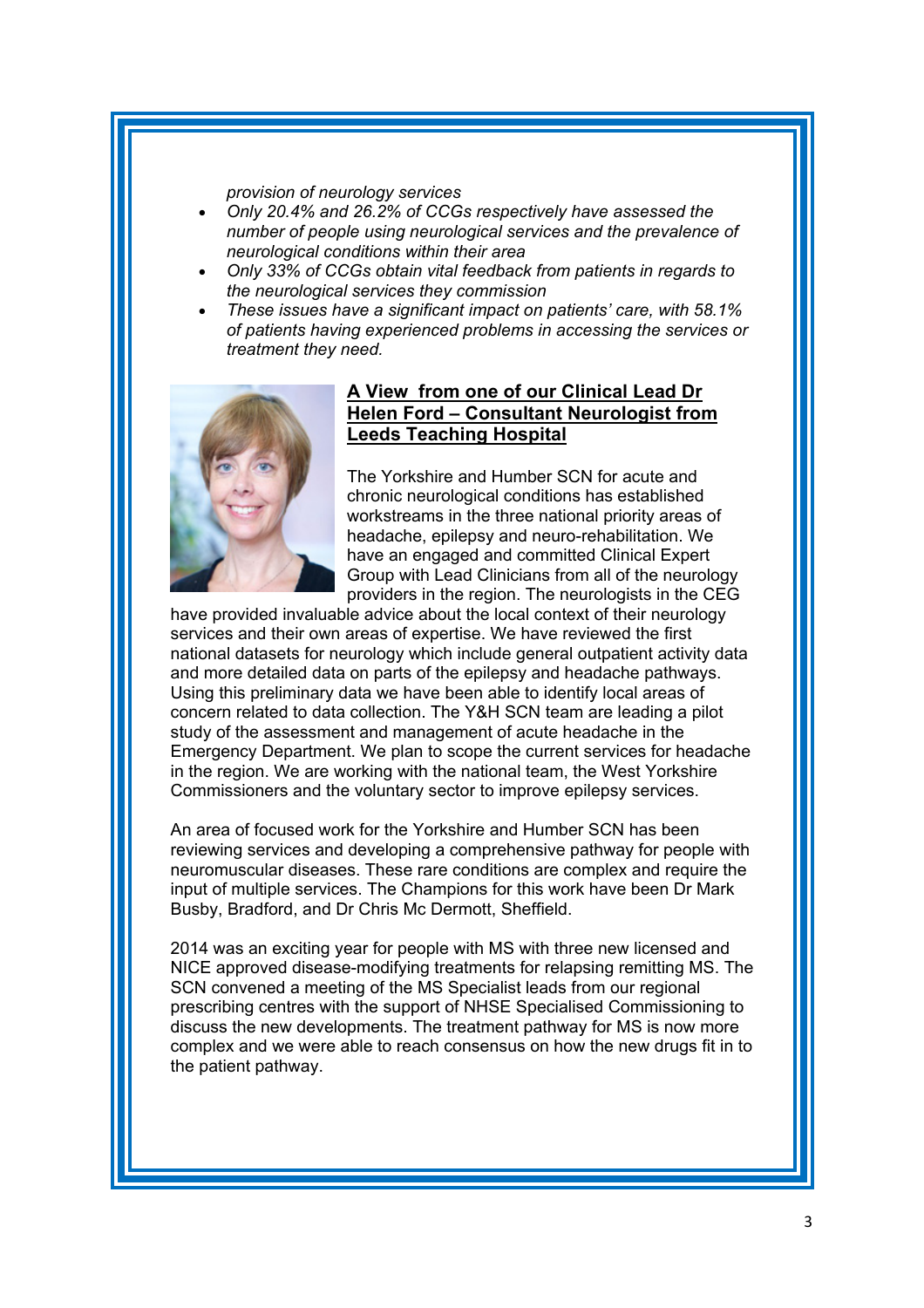# *Work programme priorities and SCN actions*

*Clearly the SCN will focus attention on the big national topics so the key priorities include:* 

- *Headache management in primary and secondary care The current health care process needs redesigning to:*
- *Address the rising burden of primary headache disorders*
- *Reduce misdiagnosis that leads to mismanagement of headache disorders and can result in the development of co-morbidities such as depression and anxiety with a negative impact on quality of life.*
- *Reduce the referral burden on secondary care clinician's, thus reducing waiting times and diverting clinical resources to more complex headaches and other neurological conditions*

*The SCN is awaiting approval from the West Yorkshire CCGs to begin a project aimed at improving the system by:* 

- *Identifying the current best practice pathways for headache management in Primary Care (protocols/process/guidelines)*
- *Increase awareness of signs and symptom management amongst GPs by facilitating GP education*
- *Identify areas (locations/trusts) of good headache practice across the region/nationally*
- *Identify the costs of primary headaches across Yorkshire and The Humber CCGs*
- *Identify the wider societal implications of headaches including the effects on employment*

## *For commissioners*

- *Identify QIPP opportunities which focus on reducing referrals into secondary care and the impact associated with the changes in commissioning of some neurology outpatient clinics*
- *Identify cost effective models of care to support improved use of clinical time in Primary & Secondary Care (freeing capacity in secondary neurology care)*
- *Reduce variation in service delivery across the area*

# *Epilepsy management*

*To address the current standard of Epilepsy care as highlighted in NICE quality standards and the National Audit of Seizure Management in Hospitals (NASH1 & 2)* 

*To improve standards of care across Yorkshire and the Humber by:* 

- *Reducing variation in patients access to services*
- *Reducing delays in the diagnostic process*
- *Enabling better review processes to prevent misdiagnosis & mismanagement*
- *Optimising drug management to reduce side effects, improve seizure control and well being*
- *To align with the development of national commissioning tools for*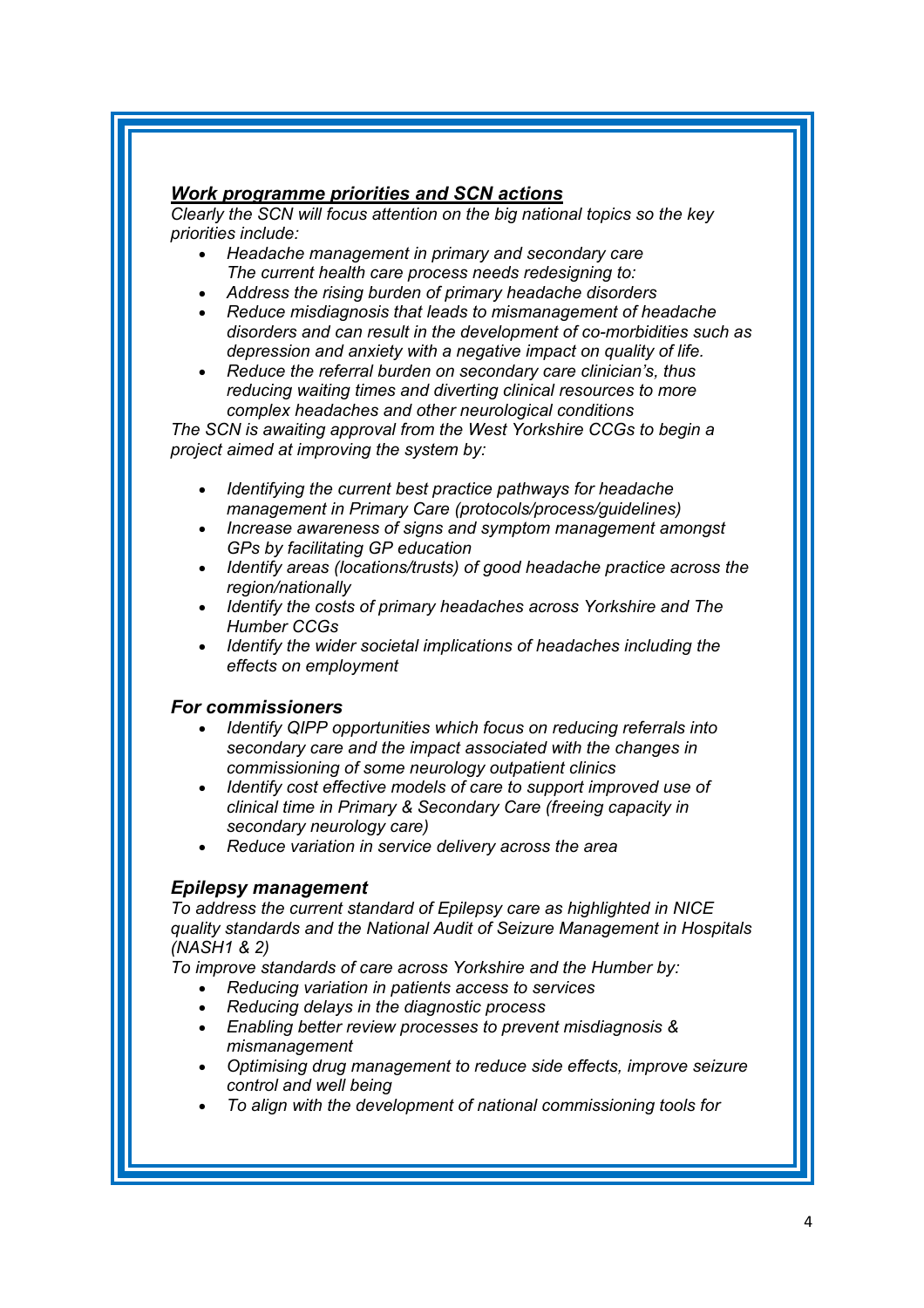*epilepsy and support commissioner's to utilise these evidence based approaches* 

*The SCN is awaiting approval from the West Yorkshire CCGs to begin a project aimed at improving the system by:* 

- *Moving towards a community based model ensuring access to the most appropriate clinician to diagnose and manage care*
- *Improve management of possible seizure presentations in A+E/ED*
- *Developing Fast first seizure pathways (access to specialist's and imaging if needed)*
- *Developing responsive pathways for people who continue to have seizures despite current treatment*
- *Enhancing quality of life for adults with epilepsy, through supported self-management e.g. Training and education and access to timely specialist support*
- *Ensure appropriate transition of the care of young people with epilepsy*
- *Develop (e.g. map of medicine) shared care protocols with GP's to ensure early accurate diagnosis, admission avoidance and early discharge from secondary care*
- *Reducing the number of avoidable deaths from Epilepsy (e.g. risk assessment for care plans)*
- *Aim to improve the numbers of epilepsy patients who are seizure free*

#### *For commissioners*

*Identifying QIPP opportunities which focus on:* 

- *Unplanned admissions*
- *Reduced A+E/ED attendances*
- *Reduced inappropriate out-patients follow up*
- *Work force re-alignment including access to nurse specialist input freeing up consultant neurologist time for complex cases*
- *Focus on a community model e.g. alternative follow up methods*
- *Meeting the needs of people with additional needs E.G people with learning disabilities who may require longer appointment times locally*
- *Reduce variation in service delivery across the area*

#### *Community support and neuro-rehabilitation*

*There is currently a national lack of neurology specific community support and neuro-rehabilitation which is further compromised by:* 

- *Variation in services in both acute and community care with Stroke taking precedence over all other neuro-rehab (stroke specific posts commissioned)*
- *Skills shortages in neurology and neuro-rehab (low numbers of Neurology Consultants nationally and AHPs spread across many conditions/geography, limited neuro-rehab consultants and consultant posts available, costs associated with specialism vs generalist posts)*
- *Many neurological conditions are of a deteriorating nature and the self management model of supportive care may not easily fit this*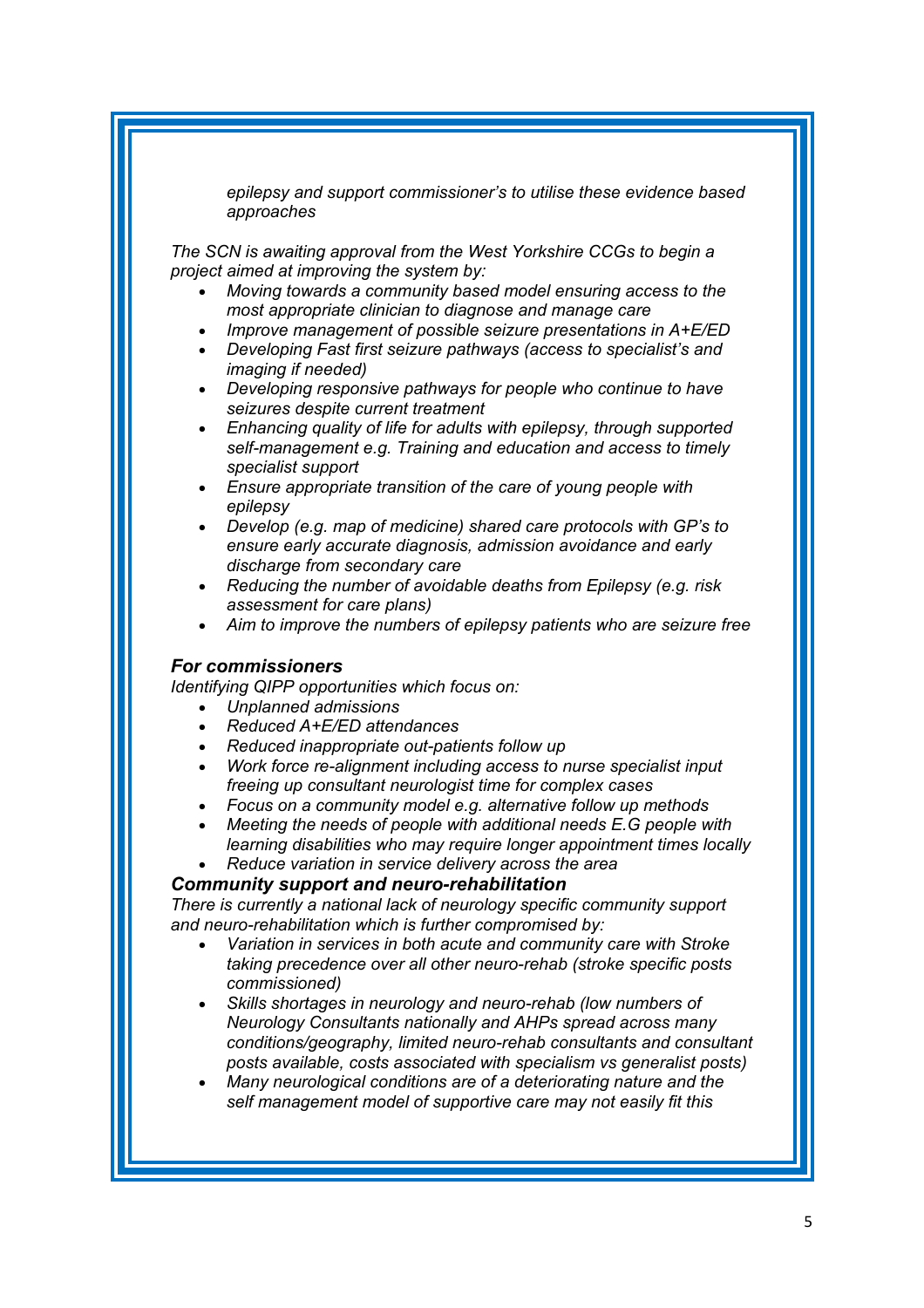*cohort particularly if expected goals are always aimed at maintaining levels of ability rather than managing gradual deterioration and increased dependency which are not positive outcomes or measures of success* 

- *The complexities associated with neurological conditions can be physical, cognitive or associated with mental health so community support needs to be multi-professional*
- *The patients motivation, strength, fatigue levels and mood can influence the effectiveness of any interventions*
- *The patient's ability to self manage or engage in rehab may be delayed until they are medically stable (stop start process)*
- *Some patients may improve or relapse and support needs to be tailored to these needs. Interventions may be short or continue over many months or years with access back into services when required.*
- *Commissioning responsibility varies nationally and depends on historical contracts between NHSE and providers services in some locations, whereas CCGs have much of the commissioning responsibility in other locations including the Y&H . Current contracts and service specifications are broad with little detail to identify levels of rehab service*
- *The definition of neuro-rehab definition is unclear*

### *Action*

#### *National*

*Developing neuro-rehab pathways and service specifications to address the complexities* 

#### *Local update*

*Scoping report completed for the Y&H identified the gaps and issues in current neuro-rehab provision* 

*SCN Team working with stroke team and services to identify alternative/existing models of rehab that may be suitable to include* 

*neurology patients (ESD schemes)* 

*Neuro-rehab steering group looking at how to upskill, increase the rehab workforce (through alternative models of skill mix, sharing/pooling resources e.g. Calderdale Framework)* 

*SCN Team working to support NHSE with promoting and developing plans to take the improvement work forward* 

*Use of SCN Commissioning group to raise the profile of neuro-rehab and inspire the need for large scale change* 

*Development of an SCN joint rehab group with the ODN and specialised commissioning to ensure information is shared and avoid duplication*